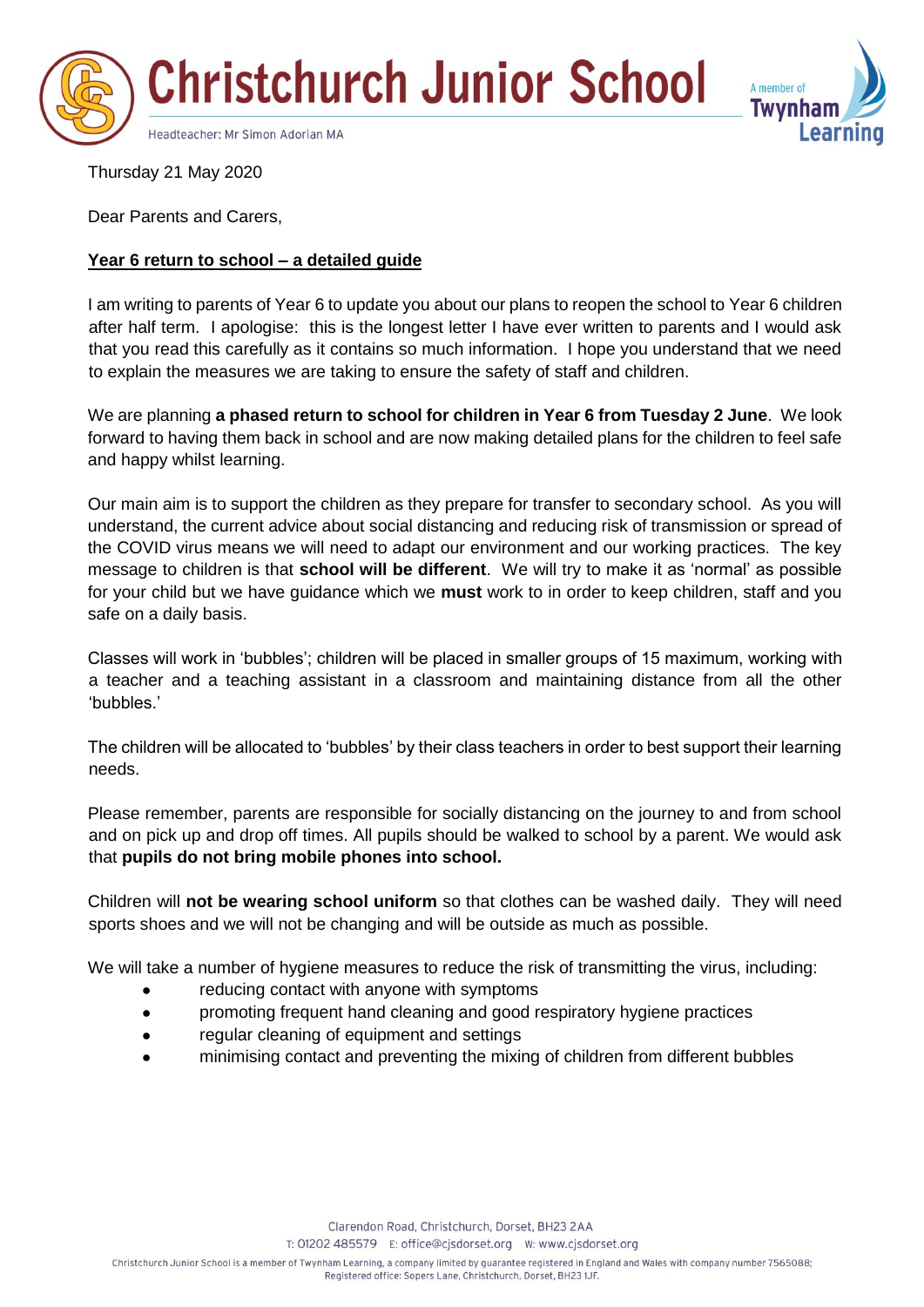# **When will school be reopening?**

# **Tuesday 2 June for Y6 pupils**

To manage the transition back in to school we are running a **reduced timetable for the first week**, from Tuesday 2 June - Friday 5 June. **Half the year group will be in on Tuesday and Wednesday, and the other half in on Thursday and Friday.** This is so we can test out the systems we have put in place and train the children where to go and what to do in school. In order to conform Y6 will be divided into 8 groups (bubbles). Maximum group size is 15.

| <b>Bubble</b>    | Teacher            | Classroom | Days in school during first week |           |
|------------------|--------------------|-----------|----------------------------------|-----------|
| 6JW A            | Mr Wilson + Mrs    | 5LY       | Tuesday                          | Wednesday |
|                  | Doherty            |           |                                  |           |
| 6JW B            | Miss Chamberlain   | 5EY       | Tuesday                          | Wednesday |
| 6 DB A           | Mr Breeze          | 6DB       | Tuesday                          | Wednesday |
| 6 DB B           | Miss Dibdin        | 6JW       | Tuesday                          | Wednesday |
| 6AB A            | <b>Miss Buller</b> | 5ED       | Thursday                         | Friday    |
| 6AB <sub>B</sub> | Mrs Lewis          | 5FL       | Thursday                         | Friday    |
| 6AM A            | Miss Melvin        | 6AM       | Thursday                         | Friday    |
| 6AM <sub>B</sub> | Mr Hagger          | 6AB       | Thursday                         | Friday    |

Parents will be notified (via class Dojo and email) of their child's bubble group by Mr Wilson, Miss Melvin, Miss Buller and Mr Breeze.

From the **week beginning 8th June**, it is planned that **all children in Year 6 will be in school from Monday to Thursday** as per the table below **if deemed safe to do so.**

| <b>Bubble</b>    | Teacher            | Classroom | Days in school during first week |  |
|------------------|--------------------|-----------|----------------------------------|--|
| 6JW A            | Mr Wilson + Mrs    | 5LY       | Mon-Thurs                        |  |
|                  | Doherty            |           |                                  |  |
| 6JW B            | Miss Chamberlain   | 5EY       | Mon-Thurs                        |  |
| 6 DB A           | Mr Breeze          | 6DB       | Mon-Thurs                        |  |
| 6 DB B           | Miss Dibdin        | 6JW       | Mon-Thurs                        |  |
| 6AB A            | <b>Miss Buller</b> | 5ED       | Mon-Thurs                        |  |
| 6AB <sub>B</sub> | Mrs Lewis          | 5FL       | Mon-Thurs                        |  |
| 6AM A            | Miss Melvin        | 6AM       | Mon-Thurs                        |  |
| 6AM <sub>B</sub> | Mr Hagger          | 6AB       | Mon-Thurs                        |  |

# **On Fridays there are no Y6 classes. The PAP provision will continue for the children of keyworker and vulnerable pupils.**

This will allow

- staff that are running both home and in school learning, time to prepare lessons, contact parents
- thorough cleaning of classrooms.

**We will not be offering peripatetic** music tuition or after school clubs. The after school Funtastic Club will also not be open. (To ensure that children do not mix across their 'bubbles').

# **What measures do we have in place for handwashing/sanitising?**

Handwashing remains the most effective deterrent in this crisis and staff will continue to ensure good hand washing routines for all children.

The school has purchased anti-bacterial products with 70% alcohol base gel.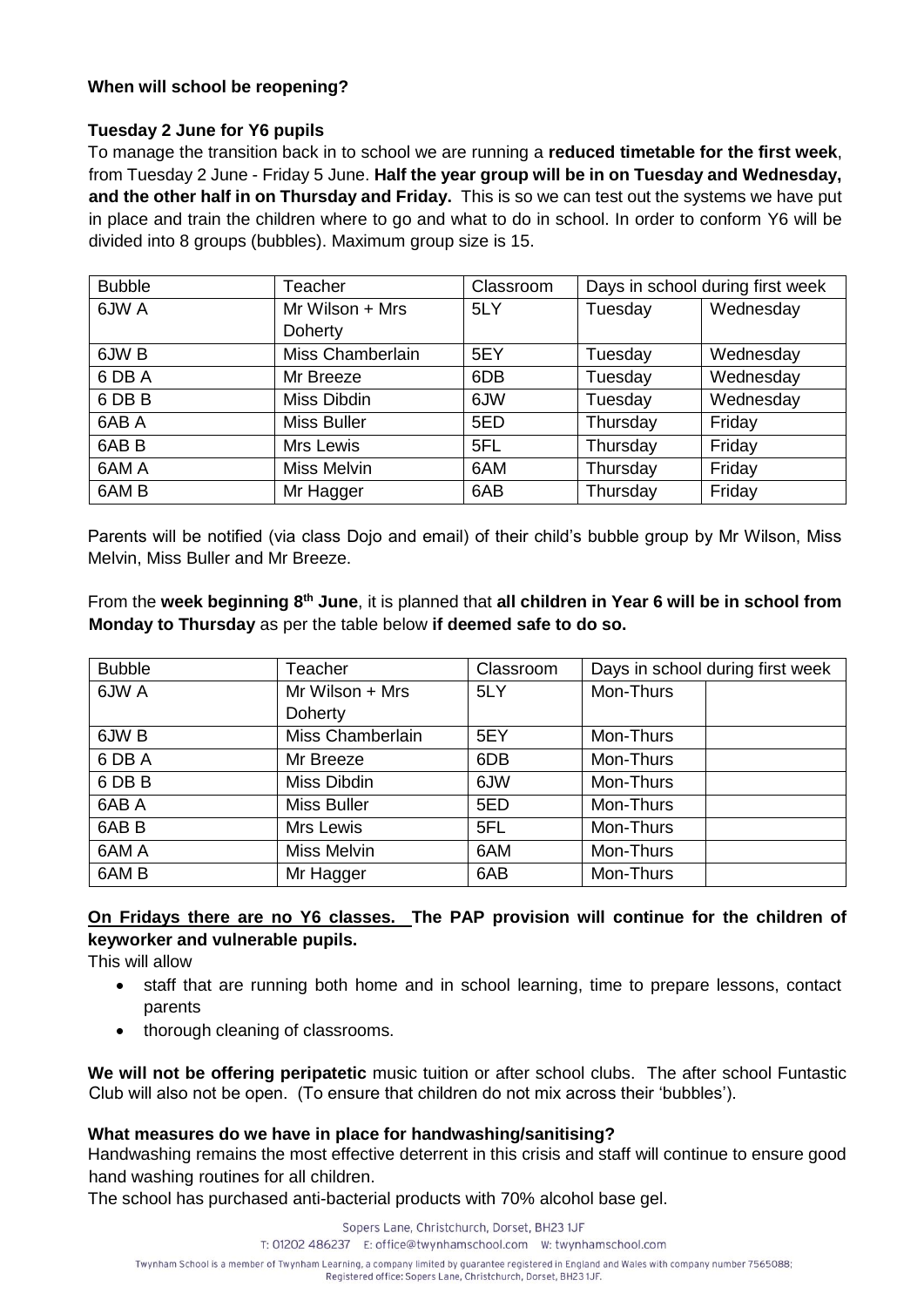If your child suffers from a dermatological reaction to washing or anti-bacterial gel, please contact us. If your child is suffering from dry hands as a result of the increased cleaning measures, you can send in a clearly named aqueous cream which they can use. Please complete a medical form and return to the school office along with the cream.

### **What additional cleaning measures do we have in place?**

- we have additional cleaning and sanitising procedures in place with our cleaners which are being carried out every school day. The chemicals that they are using both clean and sanitise.
- Friday will be used to provide time for cleaners to clean classroom equipment each day that is not covered by the usual cleaning routine.
- We have additional cleaning and sanitising procedures in place with our cleaners which are being carried out every school day. The chemicals that they are using both clean and sanitise.
- In addition, it will help if children's clothes are washed daily after they finish their time in school.

# **What if my child is exhibiting symptoms?**

If your child is showing one of the symptoms below, your family must self-isolate as per the government advice for 14 days.

- Persistent cough
- Temperature above 37.7 degrees
- Having a loss or change to their sense of smell or taste

All staff and students will have access to a test if they display symptoms of coronavirus, and are encouraged to get tested in this event. Where a child tests negative, they can return to school and the fellow household members can end their self-isolation.

How to get a coronavirus test (please click link)

- You must inform the school if you or your child are going to have a test.
- You must also inform and show the school the results BEFORE returning your child to school.

# **What if a child or staff member develops symptoms?**

If a pupil shows symptoms during the school day, parents will be contacted for immediate pick up and the pupil will be sent to an isolation room where they will be supervised. Parents will need to ensure that we have up to date contact details, and that you are contactable throughout the school day.

Staff who show symptoms will be expected to leave school immediately and apply for key worker testing immediately. If positive, they must self-isolate for 2 weeks.

#### **What happens if there is a confirmed case of coronavirus in school?**

Where a child, young person or staff member tests positive, the rest of their class or group within their childcare or education setting should be sent home and advised to self-isolate for 14 days. The other household members of that wider class or group do not need to self-isolate unless the child, young person or staff member they live with in that group subsequently develops symptoms.

As part of the national test and trace programme, if other cases are detected in school, Public Health England's local teams will conduct a rapid investigation and will advise us on the most appropriate action to take.

#### **Will PPE be needed for staff and/or children?**

The COVID 19: Implementing protective measures in education and childcare settings states that wearing a face covering or face mask in schools or other education settings is **not recommended**. Parents are asked NOT to provide their child with a face mask as the correct viral control management of these is too complex to operate in a school.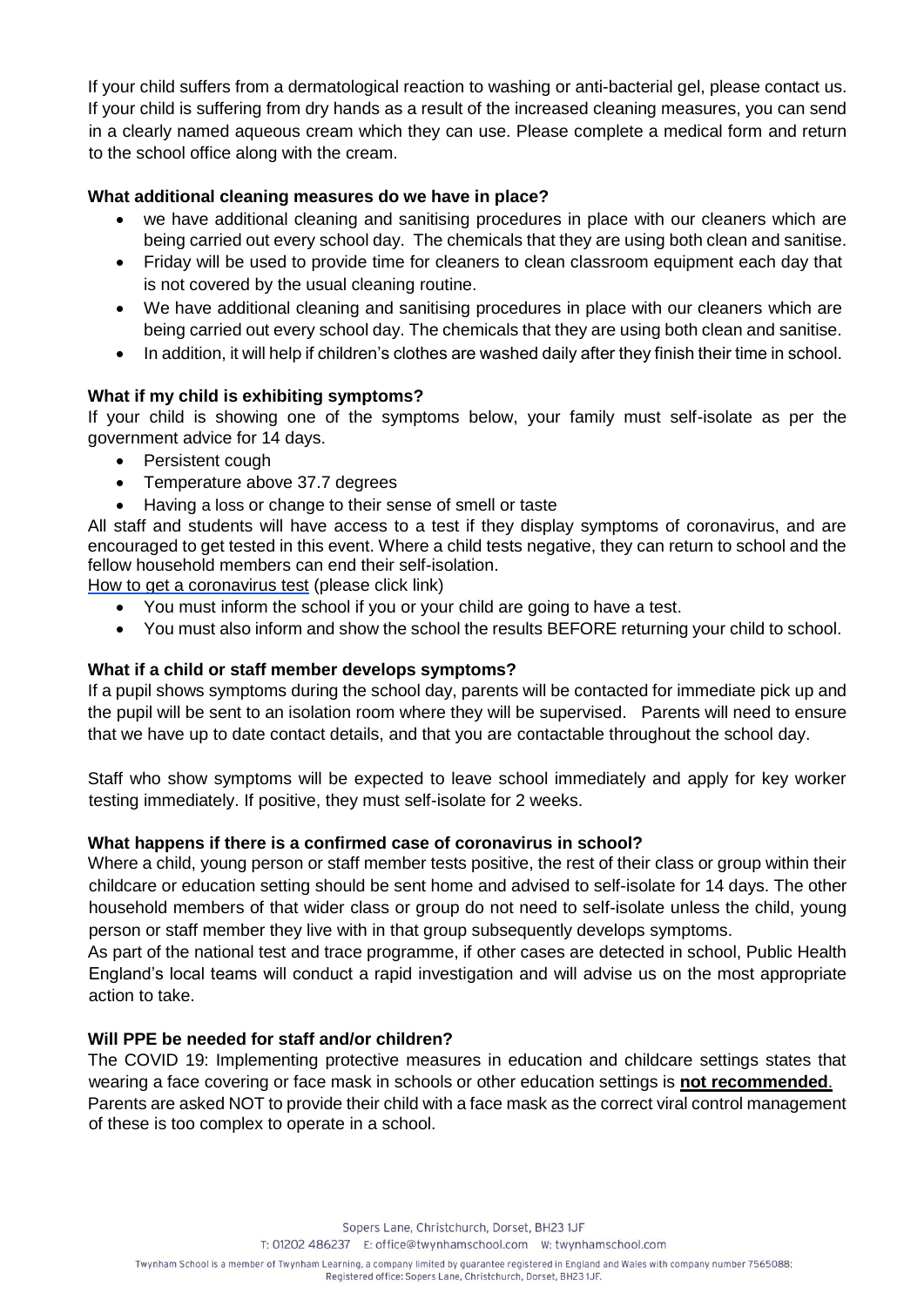# **How will the children be taught during the phased return?**

Within each class we will operate 'bubbles' of children during the period of phased return. The size of the bubble will be 15 in accordance with Government Guidance however as advice changes and social distancing measures are relaxed, the school will respond appropriately. The school will monitor advice continually and advise parents accordingly.

Bubbles will be split by the school staff. We are aware that coming back to school may be difficult for some children and therefore a sensitive and considered approach to the splitting of children will be applied.

### **Year 6 Bubble**

- The children will stay in the same bubble throughout the day as far as practically possible, including during staggered lunch and break times.
- Children will stay at their own desk in that bubble throughout the day as far as practically possible.
- Movement within the school and school grounds will be restricted for the children.
- Contact with other bubbles will have to be restricted as far as practically possible.
- Children will use the toilets in their own bubble as far as practically possible.

### **How will I drop off and pick up my child safely?**

Firstly, in order to reduce any crowds and maintain social distancing, the school will operate a staggered start and end to the school day. Start times are split according to bubble groups. Please be prompt with these timings to ensure we maintain social distancing.

| Year <sub>6</sub> | Drop off | Pick up |
|-------------------|----------|---------|
| JW A+B            | 8:30     | 2:30    |
| DB A+B            | 8:45     | 2:45    |
| $AB A+B$          | 9:00     | 3:00    |
| $AMA+B$           | 9:15     | 3:15    |

#### **Drop off and pick up arrangements**

Pupils will be dropped off and picked up from the Bluewater car park (small car park off Clarendon Road), next to the playground.

Parents will enter the car park and observing social distancing and following the direction indicated by signage, will drop their child off and exit the car park towards Fairmile Road. Pupils will be directed by staff towards the main school (observing social distancing at all times) where they will use hand sanitiser to clean their hands before entering the building.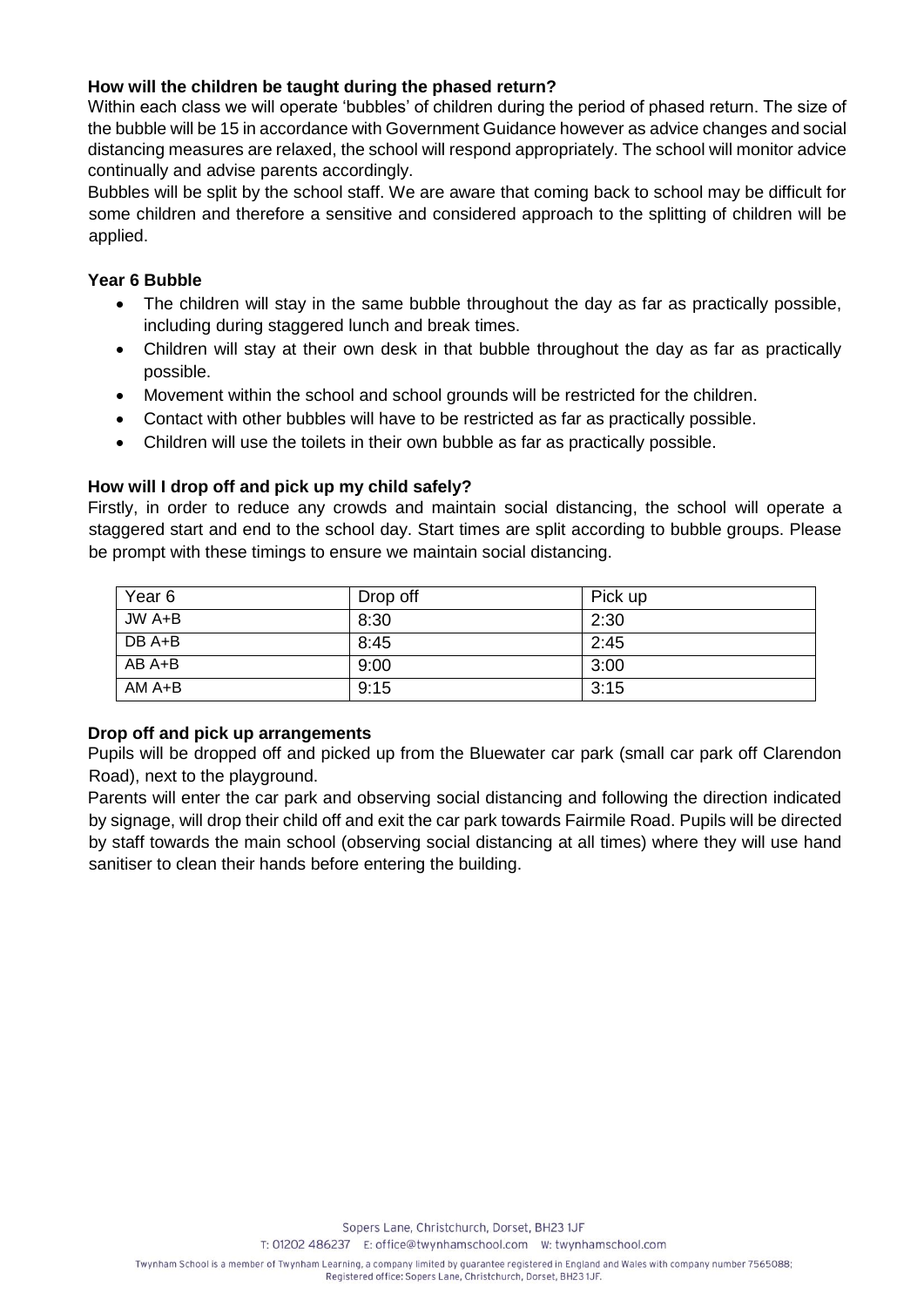

- Enter the small car park from the Barrack Road end of Clarendon Road
- $\bullet$ Exit via small car park and walk towards Fairmile Road

Drop off

- Walk down Clarendon Road from the Barrack Road end. Pupils to enter school grounds via the small car park gates
- A member of staff will be at the gate to direct the pupils to the hand cleaning station and to their classroom.
- Parents should exit the small car park, turning left as they leave.

#### Pick up

- Walk into the small car park keeping to the left
- Collect your child from the playground
- Keeping to the left, exit the small carpark and turn left

#### **What about classroom resources that are shared between children?**

- We will try to limit as far as possible any shared resources. Each child will have their own kit on their desk and this will not be shared with other children.
- Any high risk items which 'harbour' germs (such as playdough, soft furnishings) or are unable to be washed at 60° will be removed from the classrooms prior to children's arrival. **Children should not bring to school any additional personal items.**

#### **How are you going to implement social distancing and restrict interaction between pupils?**

The Government accepts that it is very difficult to maintain social distancing in primary schools. Our school plan does make allowances for Social Distancing in accordance with Government guidelines, however this is not the same as Social Distancing as you might know it beyond the school environment. Due to the age of the children and the size of classrooms – strict 2m distance at all times is impossible when 15 children are in a room. We will give your child what they need to feel safe and meet their emotional needs. This is what you and your children have come to expect from us as a school – it is absolutely who we are and we will not compromise on our values.

Sopers Lane, Christchurch, Dorset, BH23 1JF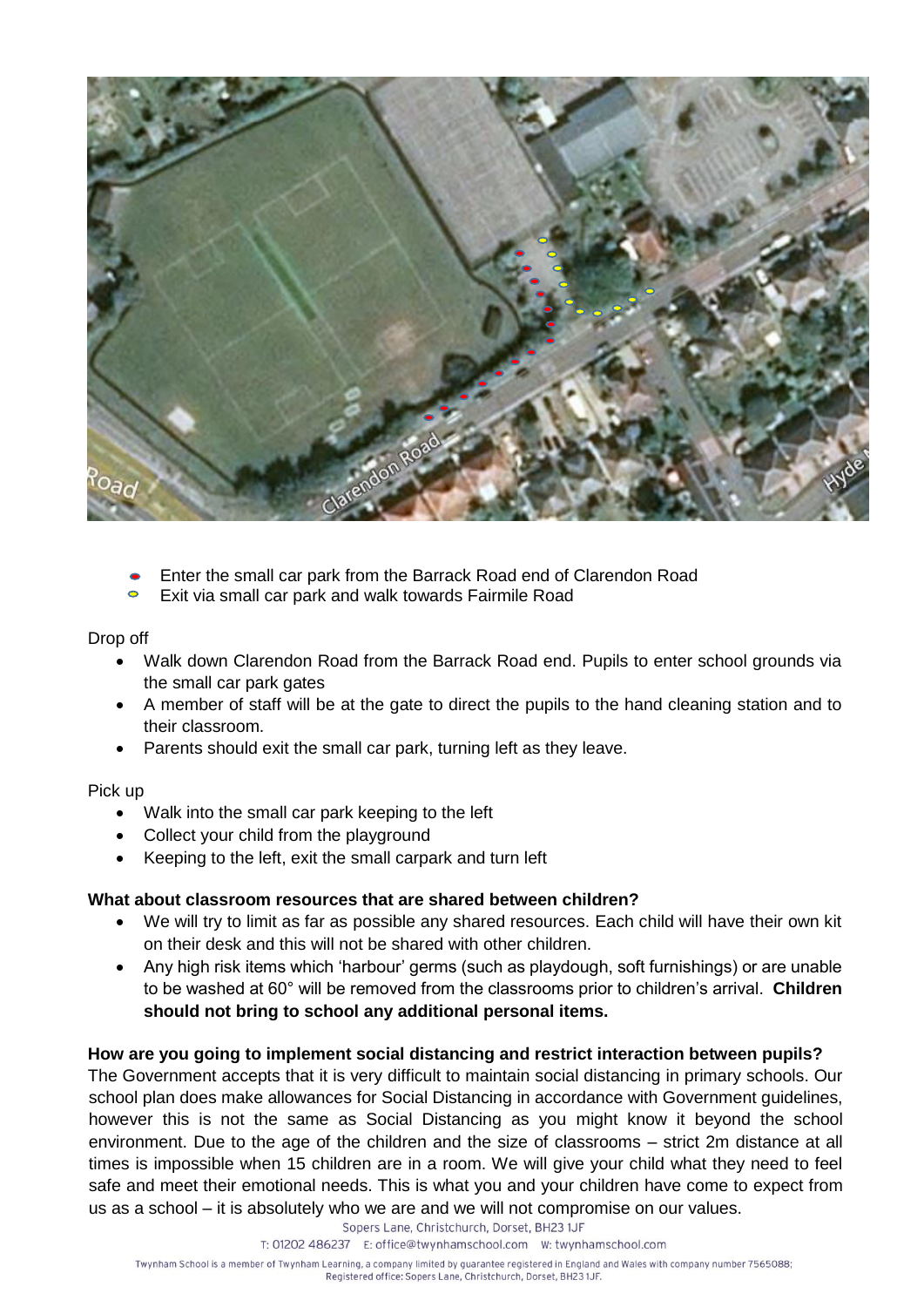- Adults are expected to attempt to observe the 2m social distancing rule whilst in school particularly from each other. Please understand that this may not always be possible, eg when providing medical or emotional support. Equally, the classroom environment and narrow corridors make this very difficult indeed.
- Pupils will be expected to observe social distancing and will be reminded regularly.

# **How will the children play and social distance at lunchtime and break time?**

- We will operate staggered break times, lunchtimes and zoned playground facilities.
- Children will be taught a range of social distancing games and will be designated to play within their own 'social bubble' as far as practically possible. Children will be encouraged to devise new games as part of their class work.
- Children may be permitted to use small play equipment at lunchtime eg balls as the children will be routinely handwashing before and after every playtime and supervisory staff will clean equipment after playtimes.

# **What about snacks?**

Parents are advised to provide a piece of fruit or veg for their child's midmorning snack.

# **What are the arrangements for lunchtime?**

### **Packed Lunches**

- Parents are asked to provide their child with a lunch box that can be washed daily at a high temperature and can be wiped down with antibacterial wipes.
- Children will eat their packed lunch in classrooms or outside.
- All surfaces will be cleaned before children are allowed to eat or even open a lunch box and again after eating.
- Children will wash their hands before and after eating.
- Surfaces will be sprayed with antibac and wiped again before pupils return for their lunch break.

# **What will happen with lost property?**

# **Please make sure everything is named.**

Staff will go through this daily and deliver back anything that is named. Unnamed items will be disposed of the following day. The same will be true for left lunchboxes and water bottles which will also be disposed of at the end of the week.

#### **Will parents and visitors be allowed on site?**

- No. Visitors on site will be strictly limited to those deemed essential, including but not limited to, our maintenance contractors who will need to continue to ensure that the site is safe and well maintained.
- Any essential visitors will need to self-declare of being asymptomatic, have their temperature checked and use antibacterial hand gel before gaining entry to the school.
- During this period, we are sadly unable to have any parent helpers on site but we look forward to the day when you can return.
- Parents will not be allowed to enter the school building at any time, with the exception of the school office, without prior permission from the Headteacher.

To minimise risk to yourselves and office we ask that the following procedures are followed:

- If you need to contact the school, please email office@cjsdorset.org or call us on 01202 485579 rather than coming into the office.
- Please use the post box situated outside the main doors to return any paperwork to school. We will be using electronic returns wherever possible.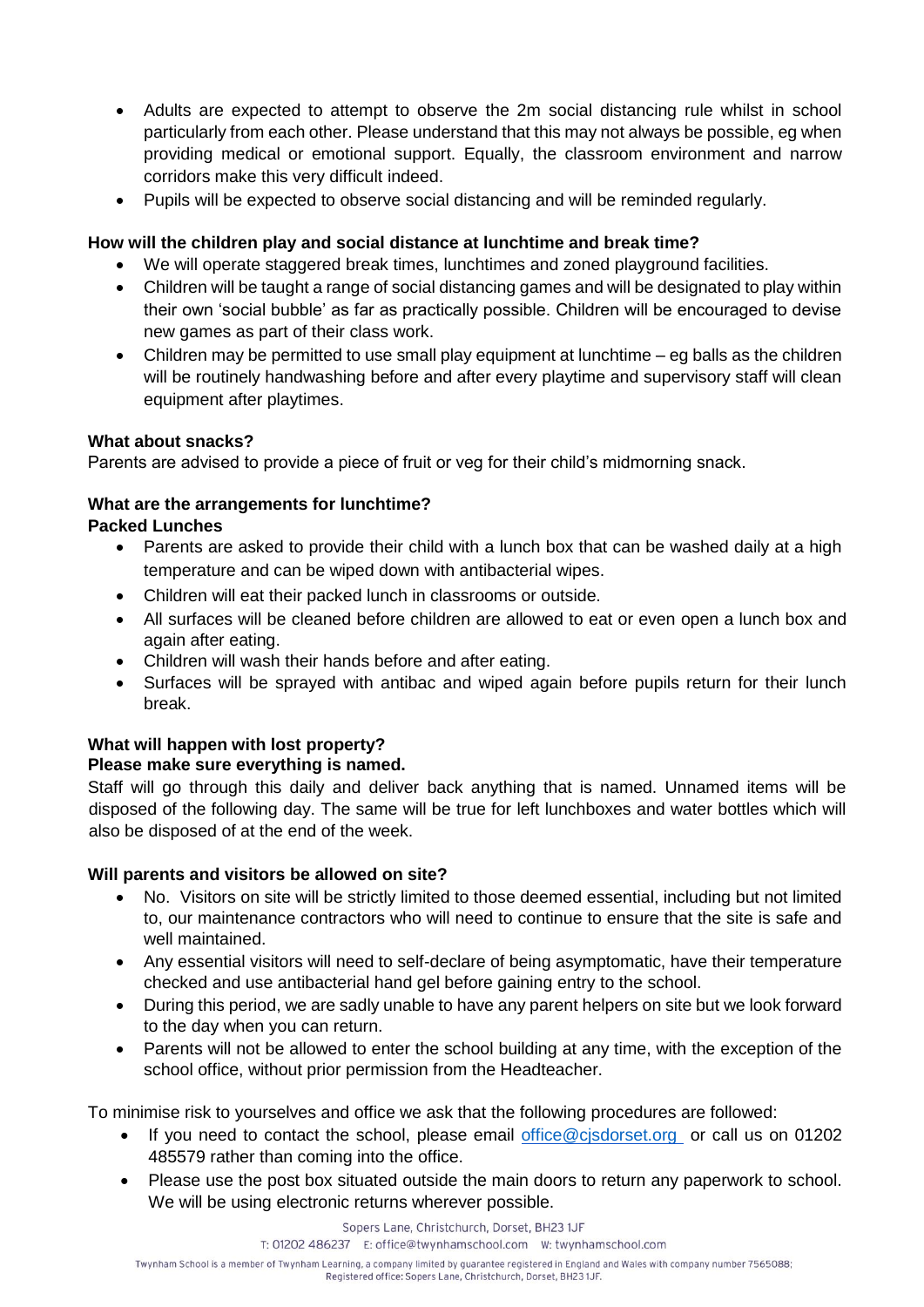- Please complete any medical forms before coming into the office to minimise time spent there. Electronic copies can be found on the website in the parents' section. Please also ensure that any medicine is named.
- Please ensure that your child has everything that they need when they arrive at school in the morning. We will be unable to deliver anything to class with the exception of lunchboxes to limit unnecessary contact.

#### **Can you still administer medication to my child? If your child is feeling poorly they MUST NOT BE IN SCHOOL**.

However, for all other routine conditions where medication is required, please bring the medication and a completed medical form to the school office. Please download and complete the Administration of Medicine form and hand in to the school office with the medication for safe keeping. https://www.cjsdorset.org/wp-content/uploads/2016/01/ADMINISTRATION-OF-MEDICINE-AMENDED-28-April-2017.pdf

### **Food vouchers and free school meals - what will happen when children return to school?**

Children who receive free school meals and who are NOT attending school will continue to receive their food voucher. Once your child has returned to school this provision will cease. Pupils in school who receive free school meals will be provided with a packed lunch.

### **How will the transition meetings for Year 6 pupils happen?**

Staff will continue to meet with secondary colleagues to ensure effective handover between professionals and that all needs are well communicated.

# **What can I do to help my child prepare to return to school?**

- Please talk to your child about the likely changes to routine, including that they may have a different classroom.
- Please continue to teach your child about good hand washing routines.
- Please remind your child how to social distance and why.

# **What if I don't want my child to return to school at this current time?**

If your child is **shielding** or living in a household where someone is shielding and will therefore NOT be returning to school, please inform us by emailing or calling us and advising of the duration. You do not need to advise us of your child's absence on a daily basis. You can notify the school of your child's return at any time. If your child or someone in your household does not fall into the above category and you choose to keep your child at home and electively home educate, please inform us by emailing or calling us and advising of the duration. You do not need to advise us of your child's absence on a daily basis. You can notify the school of your child's return at any time.

#### **Will fines be issued for Non-Attendance?**

In accordance with government guidance, the school will not fine parents for non-attendance. Parents will be notified in writing in the Newsletter when this advice changes.

#### **Reporting absence**

During the phased return, parents will only be required to report their child absent on the days when they are expected in school. When we return fully, parents will be expected to report absence as per normal procedures - every day of absence and before 9.30am.

#### **My child has additional needs; how will they be met during the return to school?**

The SENDCo and staff will be working hard to support all children with additional needs in school. We have received regular guidance from the Educational Psychologist Service and will implement advice. If you have any concerns please email the school office, for the attention of Mrs Curry.